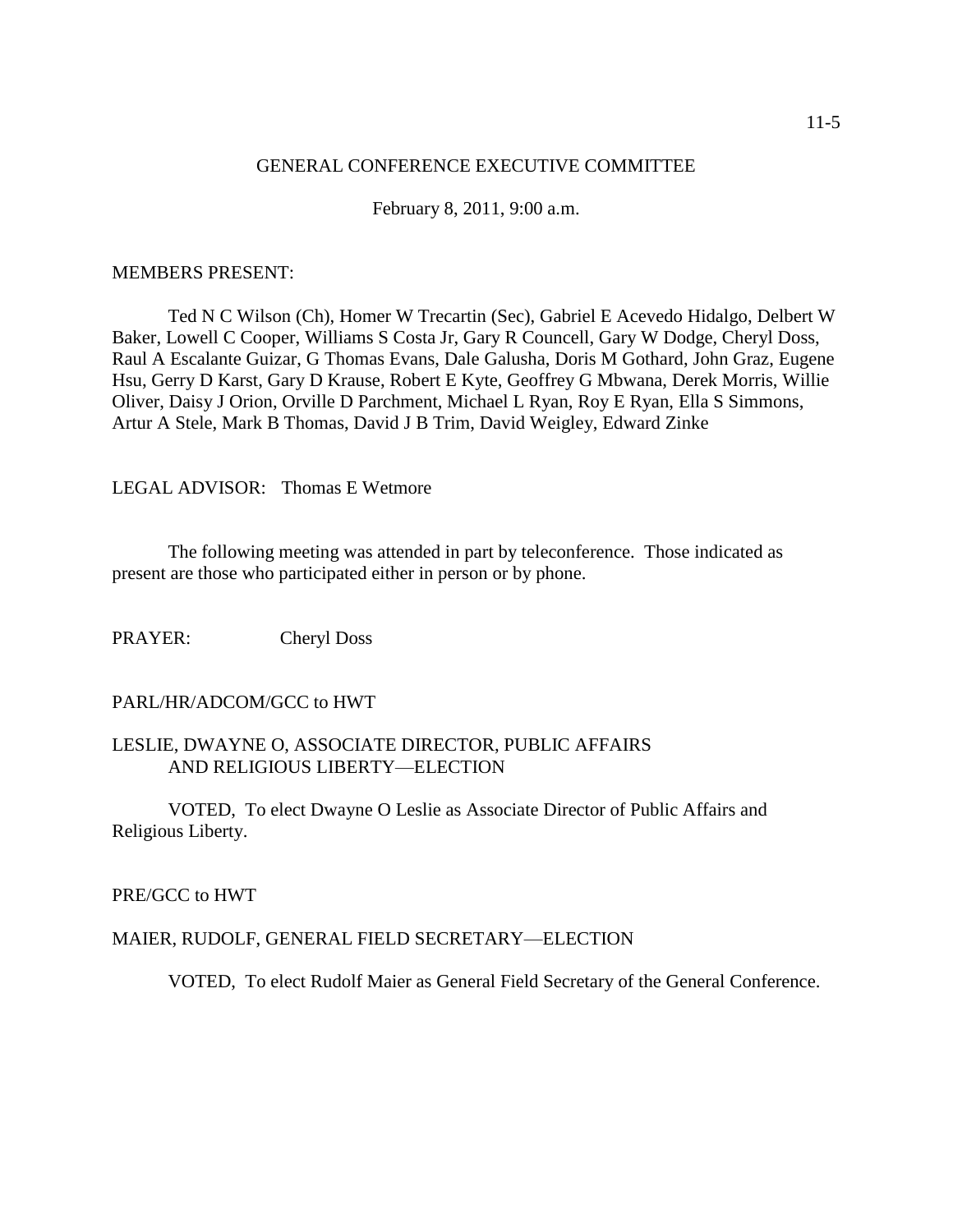11-6 February 8, 2011 - GCC

# PRE/GCC to HWT

#### DATES—GENERAL CONFERENCE SESSION - 2020

VOTED, To record the dates for the 2020 General Conference Session as June 25-July 4, 2020.

### SEC/ADCOM/GCC to HWT

# COUNCIL ON EVANGELISM AND WITNESS (GCC-S)— MEMBERSHIP ADJUSTMENT

VOTED, To adjust the membership of the Council on Evangelism and Witness (CEW) (GCC-S), as follows:

| Add    | Baker, Delbert W, Second Vice-chair<br>Finley, Mark A, Third Vice-chair |
|--------|-------------------------------------------------------------------------|
| Delete | Finley, Mark A, Assistant Secretary                                     |

### SEC/ADCOM/GCC to HWT

#### GENERAL CONFERENCE MISSION BOARD (GCC-B)—MEMBERSHIP ADJUSTMENT

VOTED, To adjust the membership of the General Conference Mission Board (GCMB) (GCC-B), as follows:

> Add Maier, Rudolf Pollard, Leslie N

Delete Sandefur, Charles C Jr